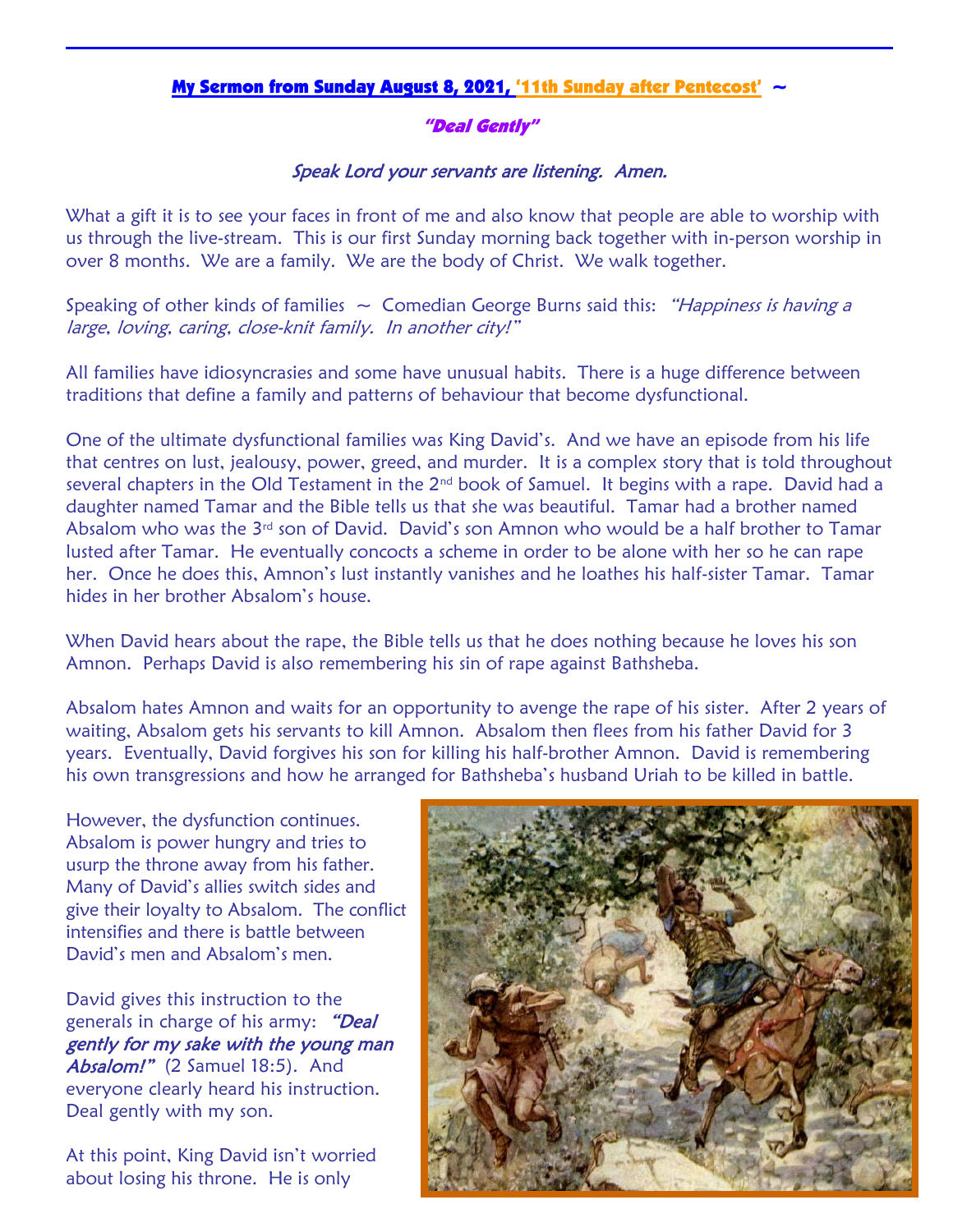worried about his son Absalom. During the battle, 20,000 men died. The battle took place in a forest with many trees. Absalom was known for his thick and beautiful long hair. The hair is significant in this story. A few hundred years earlier, Samson lost his strength when Delilah had his long hair cut off. Now we have another story with hair.

When Absalom went under the branches of a great oak while riding on his mule in the intense battle, his long hair became entangled in the branches and Absalom was left hanging from the branches. The mule he was riding kept going.

So now we have Absalom hanging between earth and heaven. General Joab hears about Absalom and even though he knows that David told all the commanders to deal gently with Absalom, Joab cannot. After all, Absalom is the son who tried to usurp his father's throne. Joab grabs 3 spears and goes to Absalom and says, "I will not waste time like this with you." (2 Samuel 18:14).

Joab drives the spears into Absalom's heart and then the mob mentality takes over. 9 of Joab's men join the fight and strike Absalom over and over again. Absalom is now well and truly dead. Joab throws Absalom into a pit in the forest and covers him with stones.





Back to David who is waiting for news of the battle. He is sitting at the gates leading into Jerusalem and wondering if he still has his throne. The messenger tells David that the throne is still his but all David is thinking about is his son Absalom. Is Absalom OK? We know the answer and it is not good news.

When David finds out that his son is dead, he mourns for Absalom and cries out  $\sim$ 

"O my son Absalom, my son, my son, would I have died instead of you, my son, my son."

Commander Joab is disgusted that David doesn't care that many of the people loyal to him have been saved. He scolds David and asks why the lives of his officers mean nothing to him.

All David can think about is his son and how his commander Joab ignored his strict instruction to deal gently with Absalom.

That is an amazing story of forgiveness and grace. Deal gently. That is advice that brings healing to families. David's words remind us of the unconditional and extravagant love of God for each of us. Deal gently.



Even the most dysfunctional family situations can be turned around and have healing. God's love and compassion in us brings that healing to others. This requires spiritual strength and what gives us the strength is the acknowledgement that Jesus is the living bread.